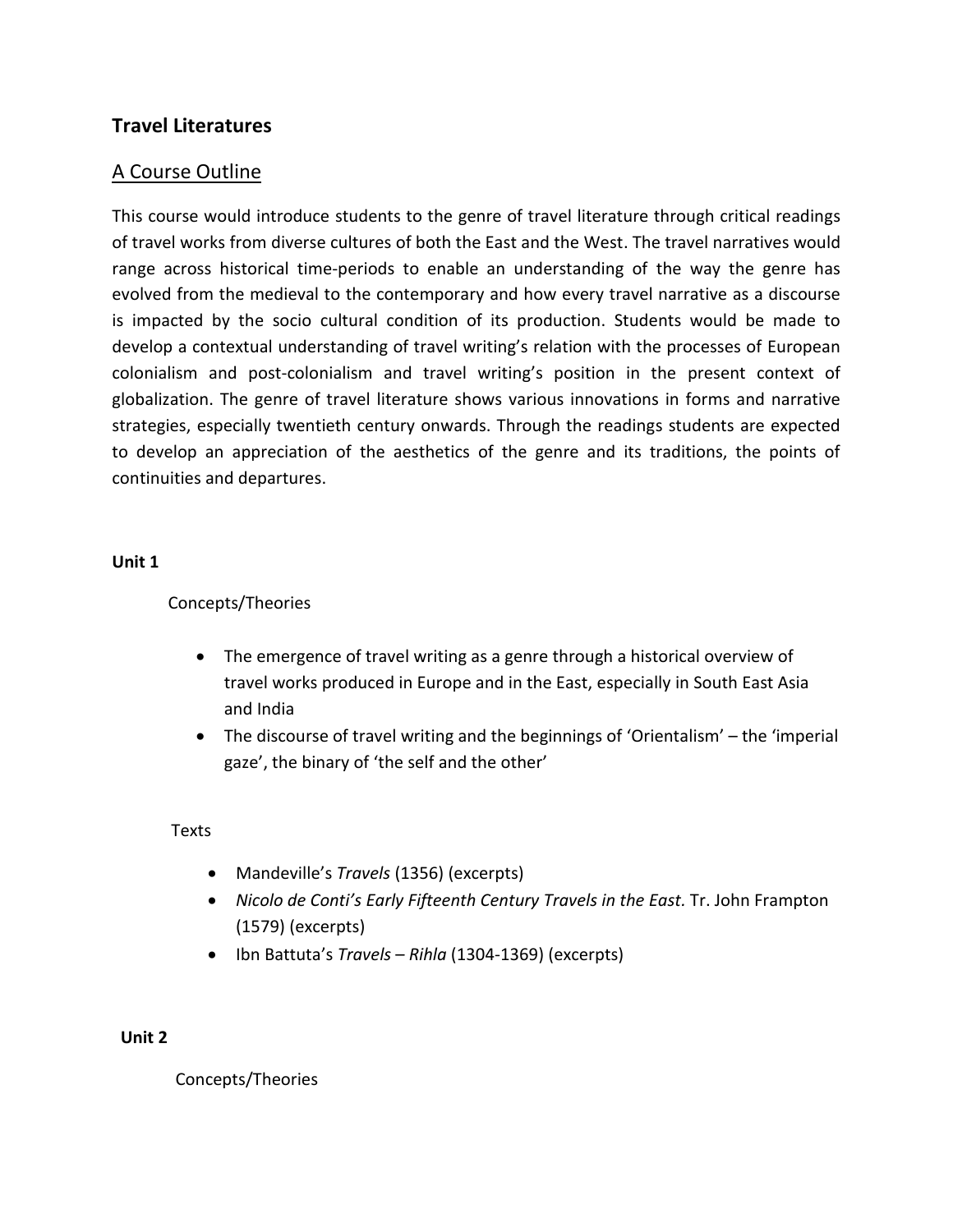- Travel writing in the era of European colonialism
- 'Travel' as experiences of colonial encounters travel works of colonial masters, travel writing by colonial subjects, women travellers of colonial India
- Discourses of difference travel writers of the metropolitan centre of the empire/ travel writers of the periphery

#### Texts

- Henry Morton Stanley *In Darkest Africa* (1890) (excerpts)
- B.M.Malabari *The Indian Eye on English Life* (1893) (excerpts)
- Keshab Chander Sen *Diaries*, on his travel from Calcutta to England (1870)(excerpts)
- Pandita Ramabai *Pandita Ramabai's American Encounters* : *The Peoples of the United States* (1889) Tr. and Ed. Meera Kosambi (excerpts)

#### **Unit 3**

Concepts/Theories

- The inter-war decades in Europe the socio-political context
- Political ideologies and the travel works of the time
- Travel writing in the era of imperial dissolution
- Travel works with new aesthetics a turn in the genre from the utilitarian to the literary

# **Texts**

- George Orwell *The Road to Wigan Pier* (1937)
- Christopher Isherwood and W.H.Auden *Journey to a War* (1939) (excerpts)
- Smedley, Agnes. *China Fights Back: An American Woman with the Eighth Route Army* (1938) (excerpts)

# **Unit 4**

# Concepts/Theories

- **•** Travel literature and post colonialism
- Concepts of 'transculturation', 'counter-travel' or 'reverse travel' and 'writing back'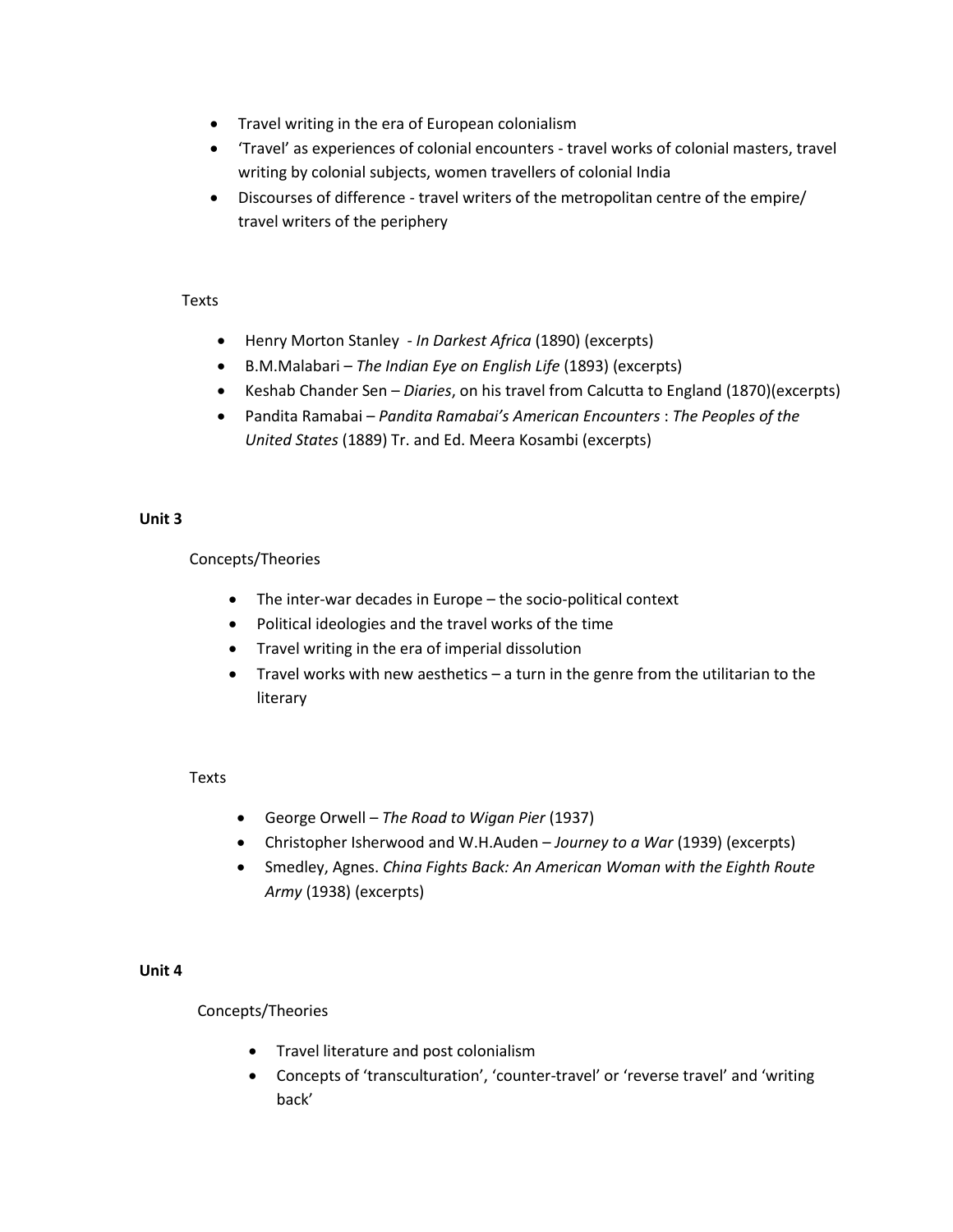Counter-flows to colonialism - travel narratives from the descendants of colonialized subjects

Texts

- Vikram Seth *From Heaven Lake: Travels through Sinkiang and Tibet* (1983)
- Amitav Ghosh *In an Antique Land* (1992)

# **Unit 5**

Concepts/Theories

- Travel writing in the era of globalization
- Travel in 'the Petrol Age' and the age of technology globetrotters vs. armchair travellers
- Travel writing and the postmodern issues of exile and loneliness
- Innovations in narrative strategies interiorization of 'travel'/ representations of 'places' as 'spaces'

Texts

- Paul Theroux *The Old Patagonian Express: By Train through the Americas* (1979)
- Pico Iyer *The Global Soul: Jet Lag, Shopping Malls and the Search for Home* (2000)

# **Suggested Readings**

- Youngs, Tim. *The Cambridge Introduction to Travel Writing*. Cambridge: Cambridge University Press, 2013.
- Hulme, Peter, and Tim Youngs, eds. *The Cambridge Companion to Travel Writing*. London: Cambridge University Press, 2002.
- Pratt, Mary Louise. *Imperial Eyes: Travel Writing and Transculturation*. London: Routledge, 1992.
- Korte, Barbara. *English Travel Writing: from Pilgrimages to Post-Colonial Explorations.* Great Britain: Macmillan Press Ltd., U.S.A: St.Martin's Press, INC., 2000.
- Mills, Sara. *Discourses of Difference: An Analysis of Women's Travel Writing and Colonialism*. London: Routledge, 1991